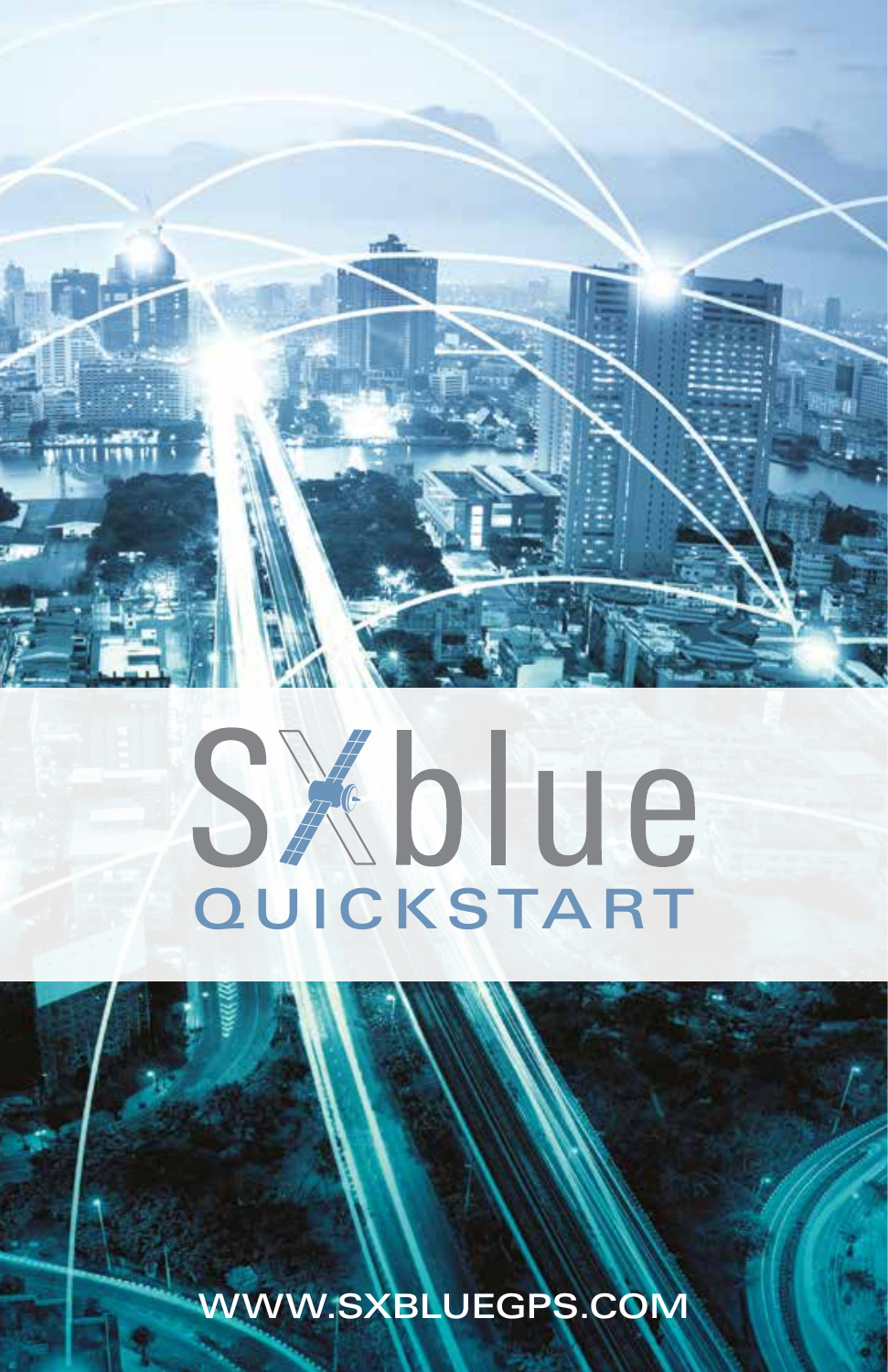















### GETTING STARTED WITH







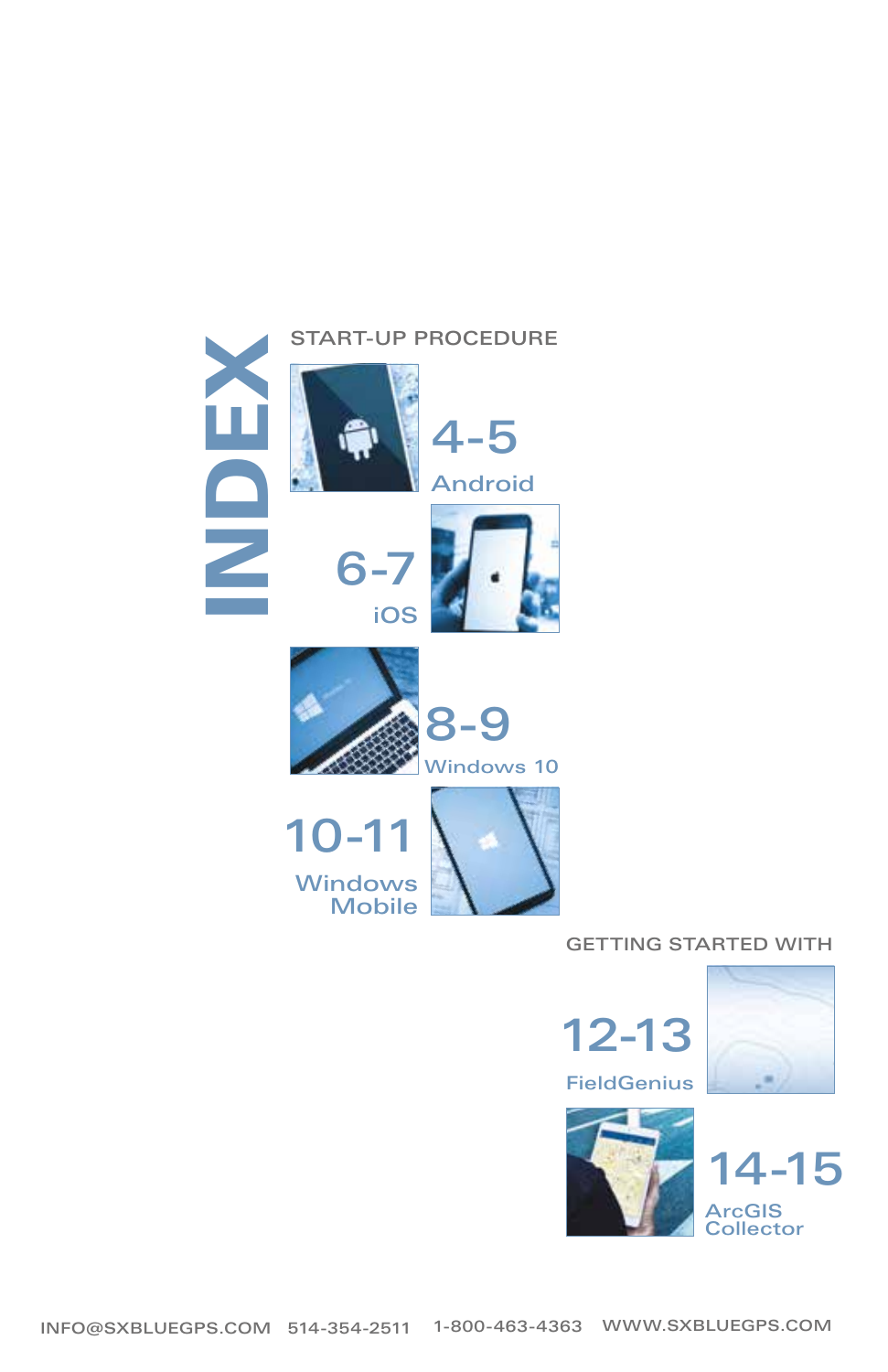### MANUALS AND DOWNLOADS

In our download section.

### BLUETOOTH PAIRING CODE

12345678

### LED INDICATOR DEFINITIONS

Front Panel



**Power** – when the receiver is powered, this LED will illuminate.



**GPS Lock** – once the receiver achieves a solid GPS lock, this LED will remain illuminated.



**DGPS Position** – this LED will illuminate when the receiver has achieved a differential position and the computed solution is a 3D fix.



Differential Lock - this indicator will illuminate continuously when the receiver has achieved a solid SBAS or Atlas signal, or when it is successfully receiving externally input RTCM corrections.



**Bluetooth** – this LED will illuminate when there is a Bluetooth connection between the receiver and a Bluetooth compatible device.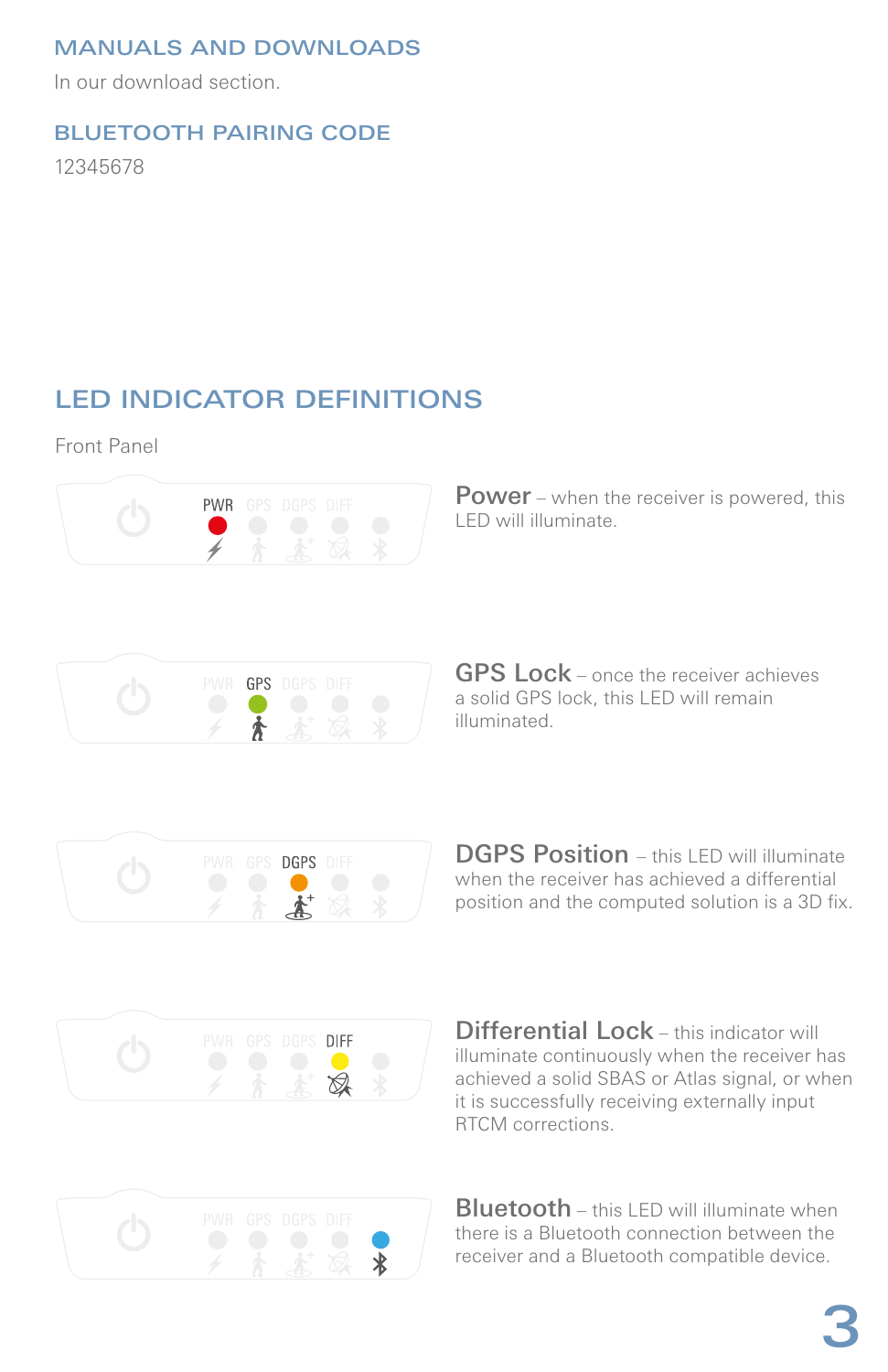

1. Turn on the SXblue receiver by pressing the power button.

Before running a location app, pair the SXblue receiver with your Android device using Bluetooth.

- 2. To do this, go to the **Setting** icon on the Android device then select the **Bluetooth tab.** The Bluetooth switch must be in the ON position to discover any Bluetooth devices.
- 3. After a few of seconds, you will see a device name (eg. SXBlue Platinum-XXXXXXXX) icon appear with the same serial number as your receiver. See Available devices in the illustration below.



### 4. Tap on the

SXBlue Platinum-XXXXXXXX device to establish the connection. See Paired devices in the illustration below.

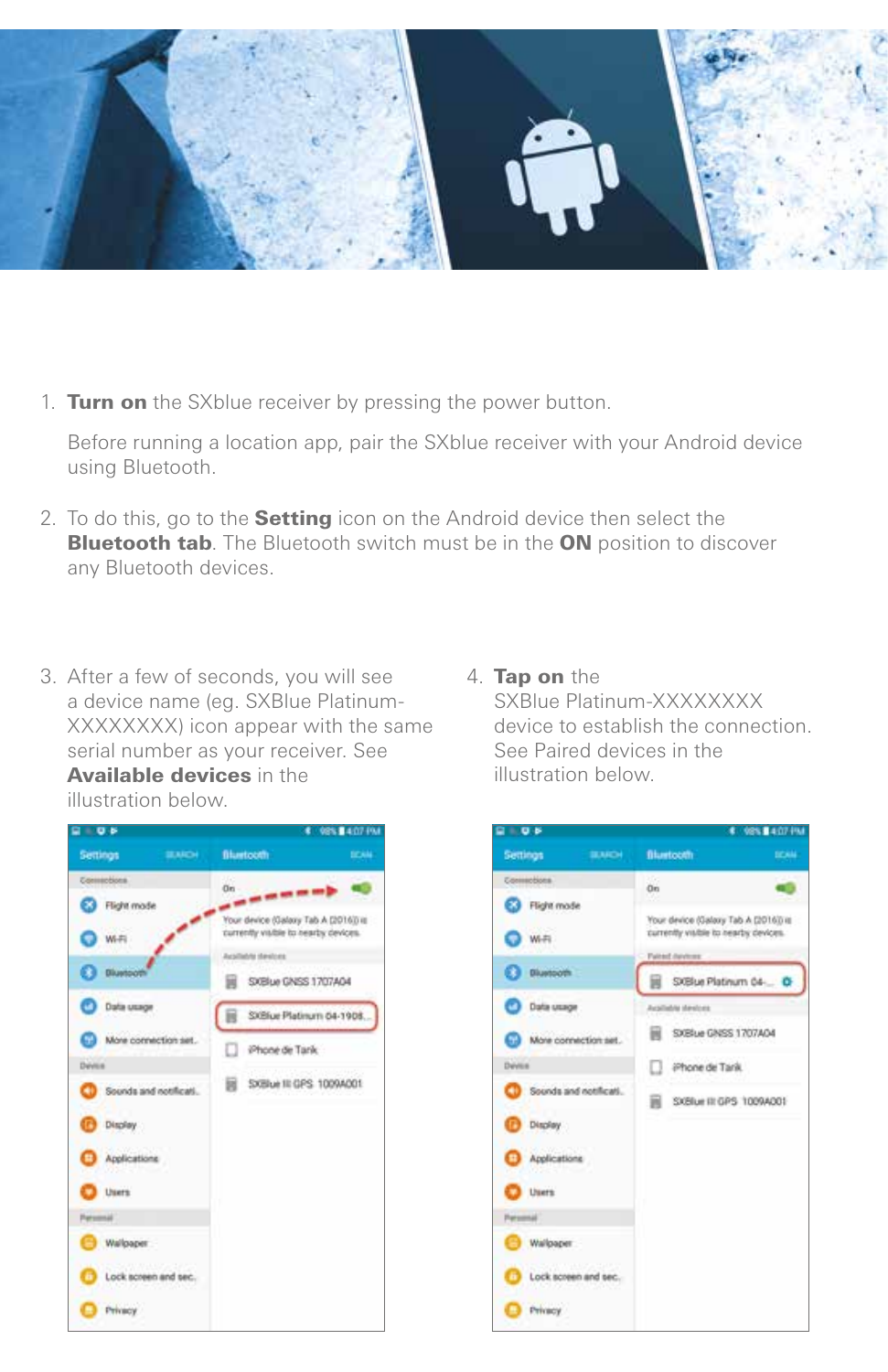### ANDROID START-UP PROCEDURE

5. Once the device is connected, you may verify the **Developer options** under Settings.

Make sure the Allow mock locations switch is turned **ON** in order to use the external GPS.

6. The SXblue receiver is now ready to use with your application!

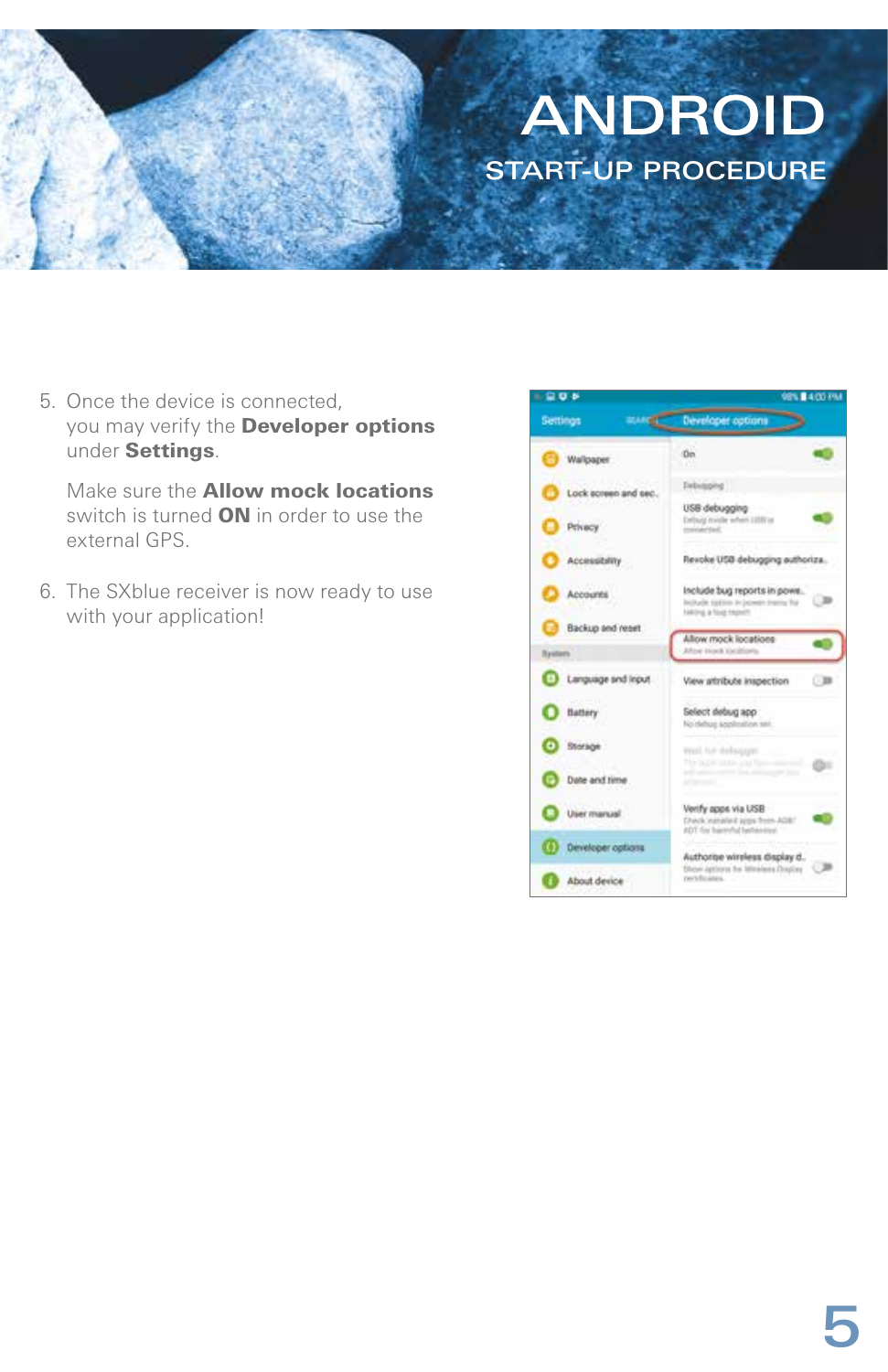

### FOR SXBLUE PLATINUM AND iSXBLUE SERIES

1. Turn on the SXblue receiver by pressing the power button.

Before running a location app, pair the SXblue receiver with your iPad/iPhone using Bluetooth.

- 2. To do this, go to the **Setting** icon on the iPad/iPhone then select the **Bluetooth** tab. The iPad/iPhone Bluetooth switch must be in the **ON** position to discover any Bluetooth devices.
- 3. After a few seconds, you will see a device name (eg. SXBlue Platinum-XXXXXXX) icon appear with the same serial number as your receiver. See DEVICES in the illustration below.



4. Tap on the SXBlue Platinum-XXXXXXXX device to establish the connection: see MY DEVICES in the illustration below.

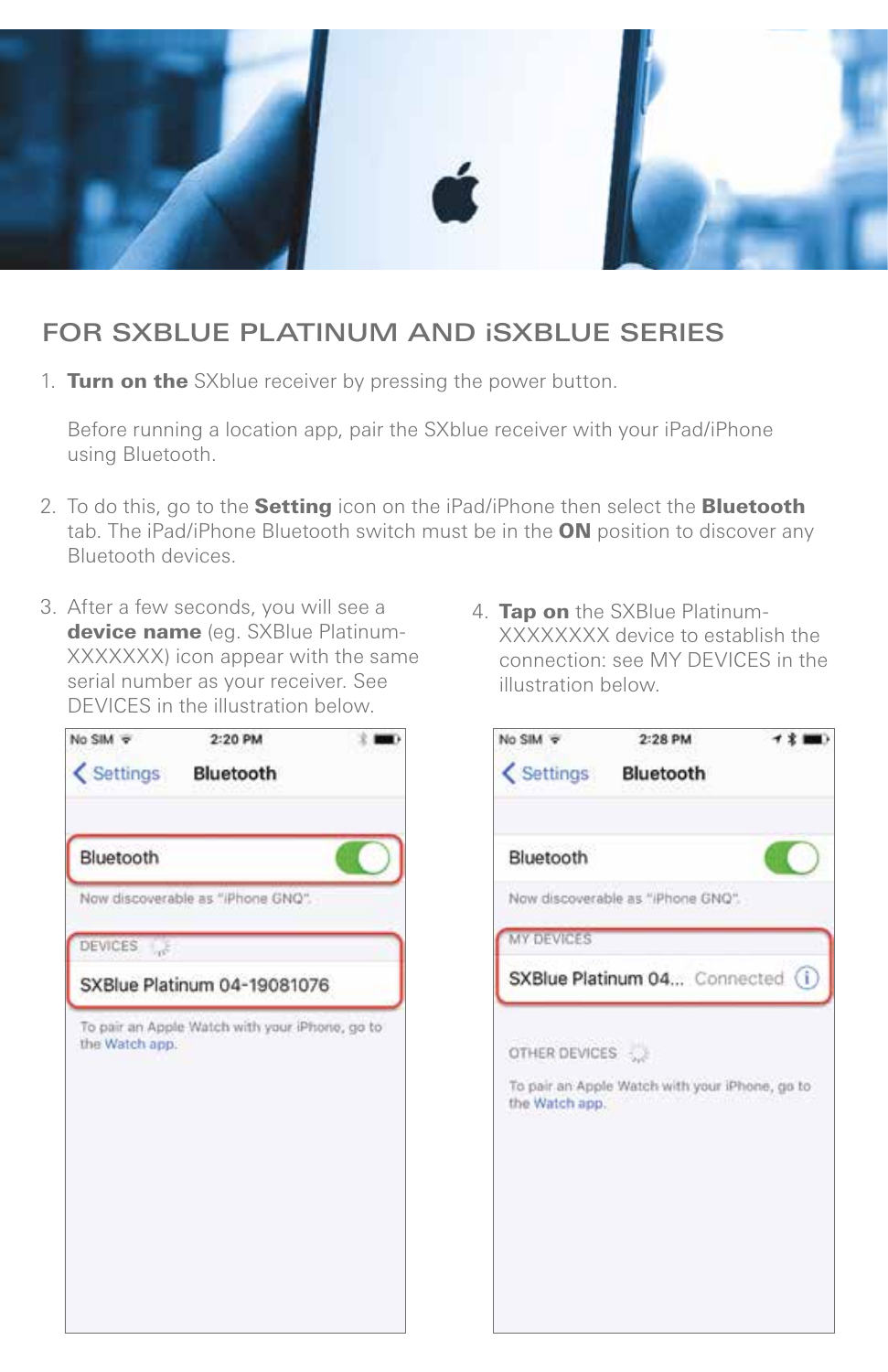

5. Once the device is connected, you may verify the manufacturer settings at Settings > General > About > SXBlue GNSS Receiver

| No SIM W<br>2:35 PM<br>Settings<br>General | $7.2$ mm) | No SIM W<br>< General       | 2:36 PM<br>About  | <b>T 2 MIL-</b>   | No SIM W<br>< About SXBlue GNSS Receiver | $7.2$ mm $^{-1}$<br>3:38 PM |
|--------------------------------------------|-----------|-----------------------------|-------------------|-------------------|------------------------------------------|-----------------------------|
|                                            |           | Model                       |                   | ME493C/A          |                                          |                             |
| About                                      |           | Serial Number               |                   | F78MMEU8FFHG      | Manufacturer                             | Geneg                       |
| Software Update                            |           | Wi-Fi Address               | 80:00:6E:BC:2B:24 |                   | Model Number                             | ISXBlue III+ GNSS           |
|                                            |           | Bluetooth                   |                   | B0:00:6E:BC:2A:FD | Serial Number                            | 04-19081076                 |
| Spotlight Search                           | Þ         | <b>IMEI</b>                 |                   | 013892002586852   | Firmware Version                         | 21.615                      |
| Handoff                                    | ă         | Modem Firmware              |                   | 7.60.00           | Hardware Version                         | 1.0.5                       |
| CarPlay                                    | x         | <b>SXBlue GNSS Receiver</b> |                   |                   |                                          |                             |
| Accessibility                              |           | Legal                       |                   |                   |                                          |                             |
| Storage & iCloud Usage                     | s         | Certificate Trust Settings  |                   | x                 |                                          |                             |
| Background App Refresh                     | s         |                             |                   |                   |                                          |                             |

6. The SXblue receiver is now ready to use!

### **Notes**

- 1. No specific Bluetooth driver is required.
- 2. Once paring has been completed, Bluetooth address of SXblue receiver is stored. Pairing will be automatic for future usage of this GNSS device.
- 3. To use another GNSS receiver, you must unpair unused device.

### iSXBLUE RTN - FREE APP FOR RTK MODE

To use RTK mode with your SXblue receiver, download our our app on the App Store. **RTK must be activated on your receiver.** 

7

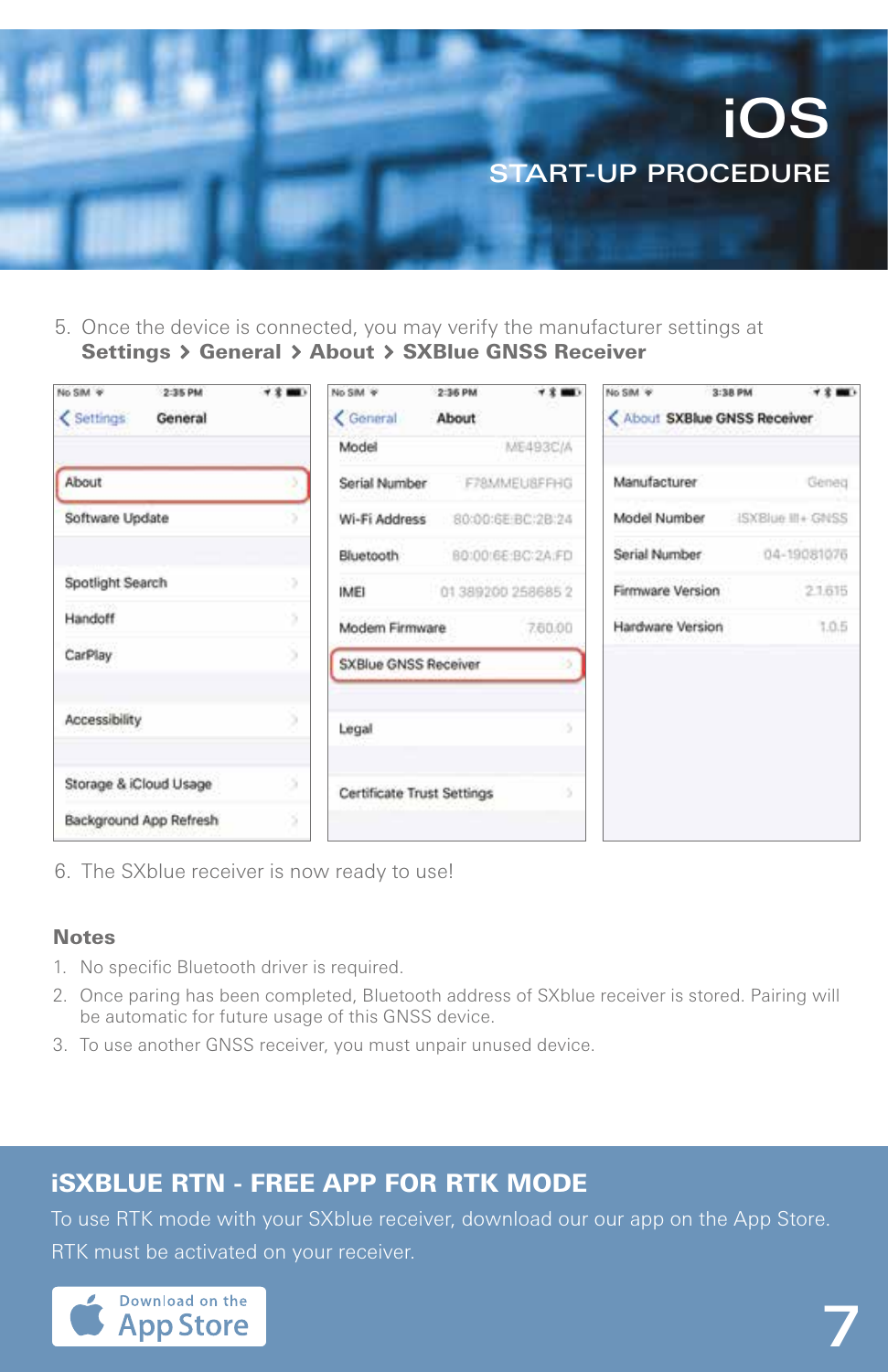

1. Turn on the SXblue receiver by pressing the power button.

Before running a location app, pair the SXblue receiver with your Windows 10 computer using Bluetooth. There are two steps to perform this pairing: Discovering a Bluetooth device and assigning a communication port number to the discovered device. The data collection software will then call the assigned port number to receive data from the SXblue GNSS receiver.

2. Ensure the **Bluetooth** switch is turned ON under Bluetooth settings.

> From the Start menu in Windows 10, go to Windows settings, and select **Devices** (Bluetooth, …).



3. From the left panel, select Bluetooth.

> Select the SXblue GNSS receiver, and **tap Pair** to establish the connection.

If a code is required for your SXblue receiver, enter 12345678.

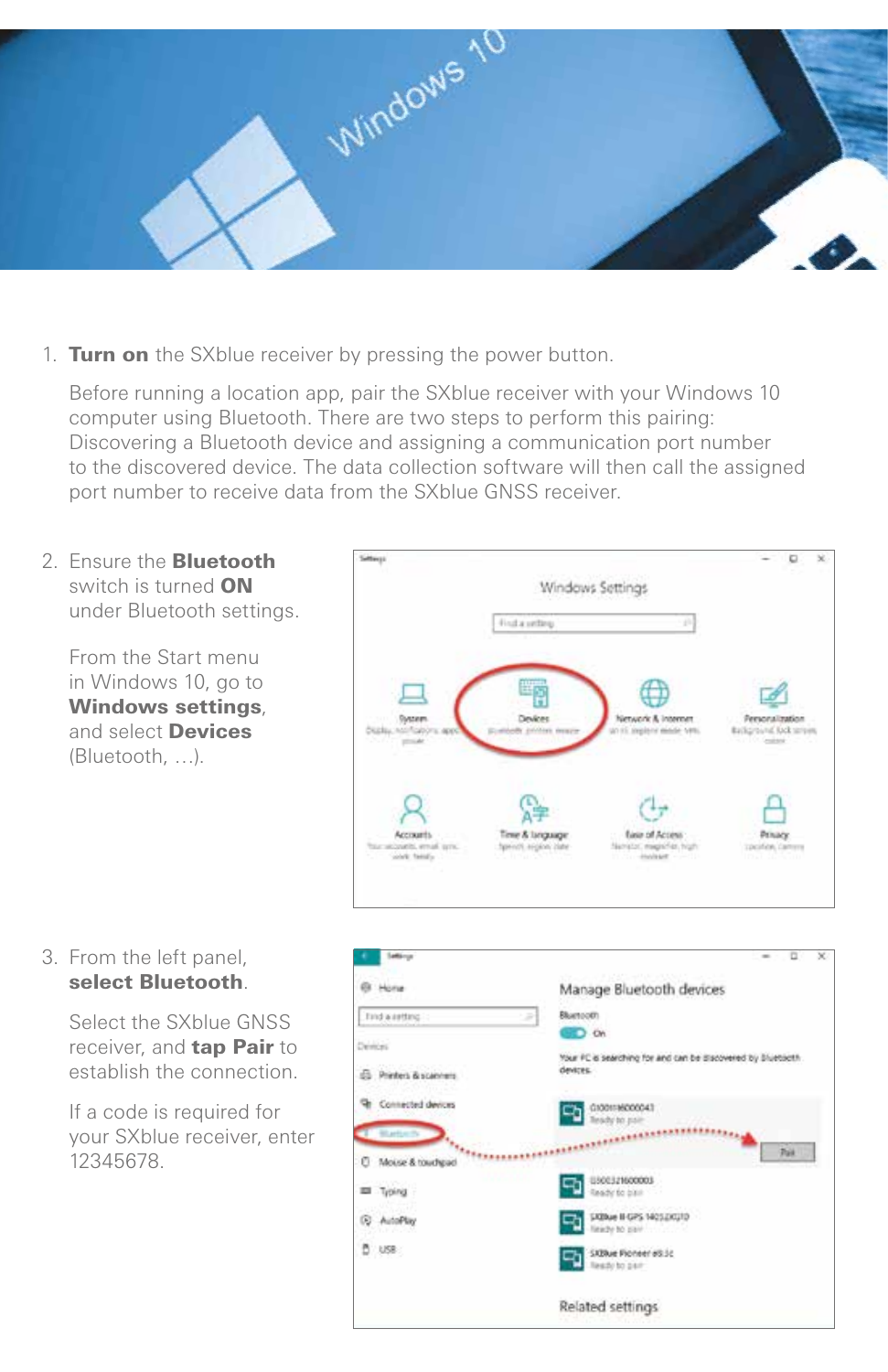

4. On the bottom of the screen, press More Bluetooth Options.



5. From the Bluetooth Settings screen, select the **COM Ports** tab, then the **COMxx Outgoing** under Direction, and press the **Add** button.



6. **Select Outgoing** (your PC initiates the connection).

From the scroll down list (Device that will use the COM port), select the SXblue GNSS receiver and press OK.

Finally, press OK again on the bottom of the Bluetooth Settings screen.

7. From your data collection software settings, you should use the port number that you selected in the previous step. Try to connect with Baud Rate 115200.

| Select the type of COM (serial) port that you want to add: |           |        |
|------------------------------------------------------------|-----------|--------|
| O Incoming (device initiates the connection)               |           |        |
| Outgoing (your PC initiates the connection)                |           |        |
| Device that will use the COM port:                         |           |        |
| G1001116000043                                             | $\sim$    | Elewse |
| <b><i>UNIVERSITY</i></b>                                   |           |        |
| Senal Ford                                                 |           |        |
|                                                            |           |        |
|                                                            |           |        |
|                                                            |           |        |
|                                                            |           |        |
|                                                            | <b>OK</b> | Cancel |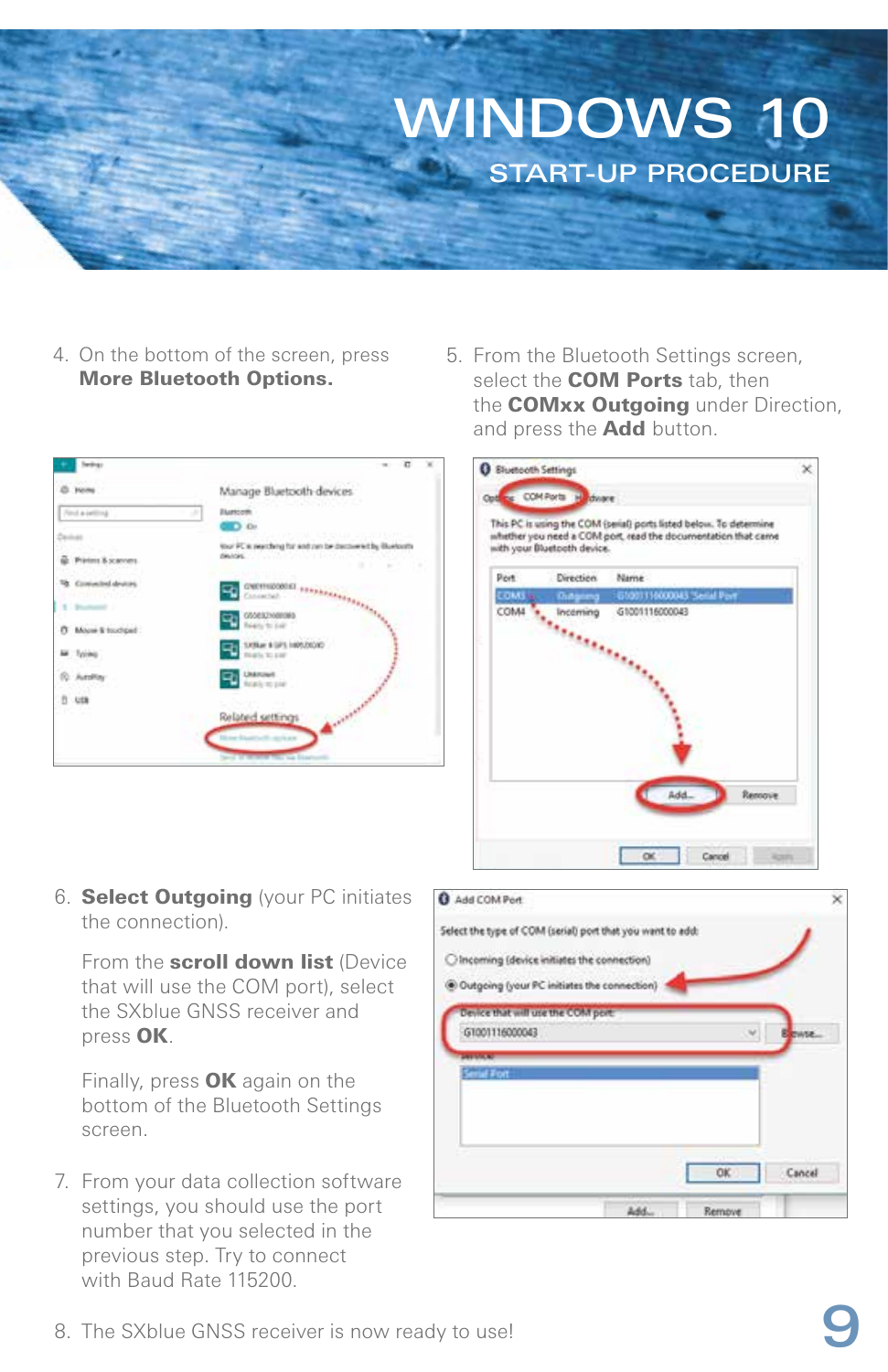

1. Turn on the SXblue receiver by pressing the power button.

Before running a location app, pair the SXblue receiver with your Windows Mobile device using Bluetooth. There are two steps to perform this pairing: discovering a Bluetooth device and assigning a communication port number to the discovered device. The data collection software will then call the assigned port number to receive the data from the SXblue GNSS receiver.

2. Ensure the Bluetooth switch is turned ON under Wireless Manager.

From the Start menu, go to **Settings**, and tap the **Bluetooth** icon. Then tap Add new device... under Devices tab..



3. Once the SXblue GNSS receiver has been found, select it then tap Next.

The driver will ask for a Passcode; at this point enter 12345678 and hit Next. 4. Select the **Advanced** button (bottom right) then check the **Serial Port** option and tap Save.

The receiver will be added to the list of discovered devices.





| <b>Shuetooth</b>                                                                                        |  | #凸€@833 |
|---------------------------------------------------------------------------------------------------------|--|---------|
| <b>COM Ports C</b> Devices                                                                              |  | Mode    |
| Tap Add new device to search for ather<br>Bluetsoth devices. Tap on a device to<br>roodly its settings. |  |         |
| Connected                                                                                               |  |         |
| Add new device.<br>ma thata                                                                             |  |         |
| Disconnected                                                                                            |  |         |
| 13 SXBlue III, GPS 1203L24                                                                              |  |         |
|                                                                                                         |  |         |
|                                                                                                         |  |         |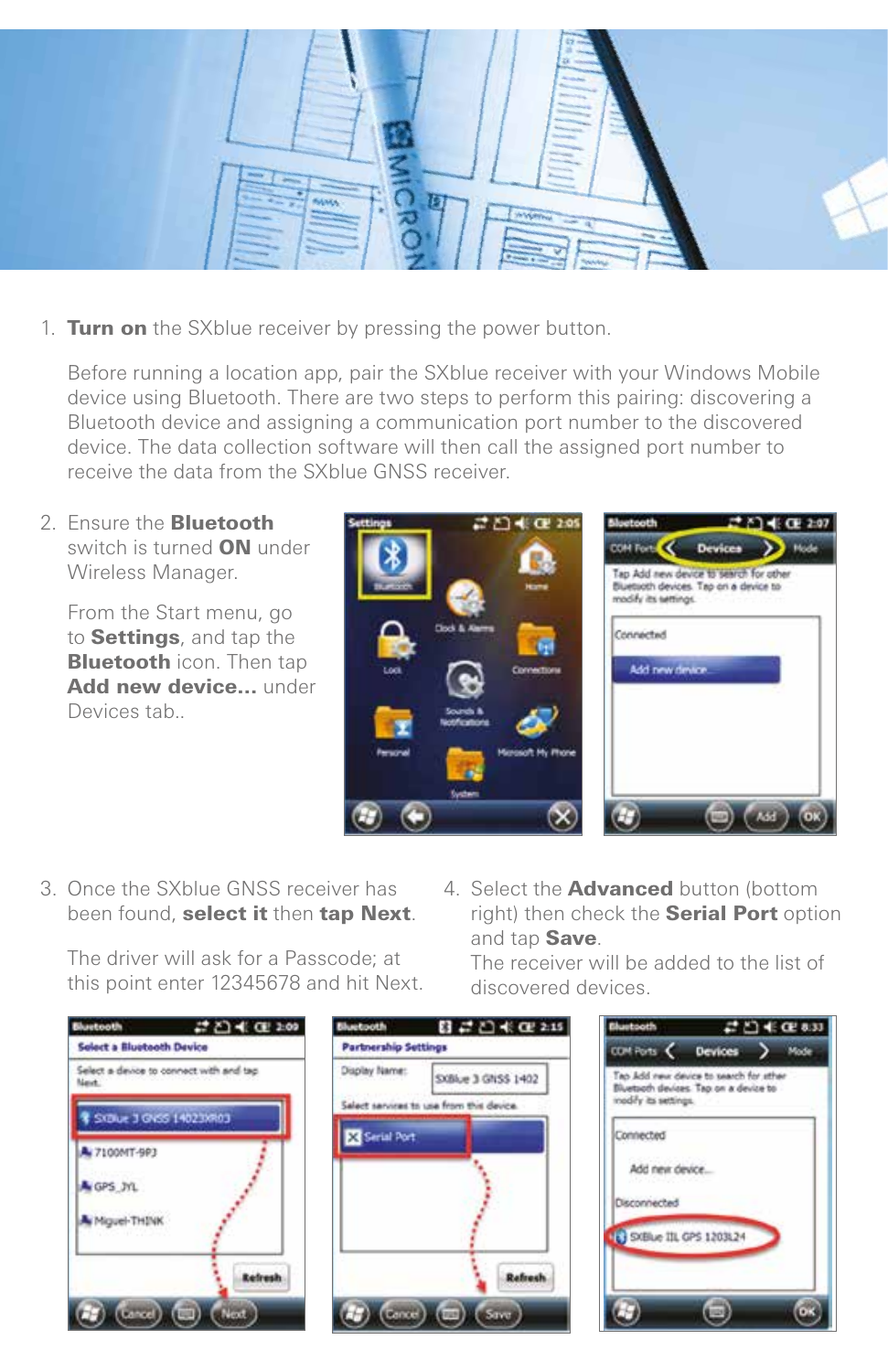

5. Select the COM Ports tab then tap New Outgoing Port.



7. Unselect the Secure Connection option and select a COM Port number (in this example: COM 9). It is recommended that you start with the highest COM port number available. Press the Finish button.



6. Select the SXblue GNSS receiver in the list and tap **Next**.



8. Your SXblue GNSS receiver will be shown in the list along with its assigned COM port number. This is the port number that should be selected in your data collection software settings. Press the OK button.



9. The SXblue GNSS receiver is now ready to use!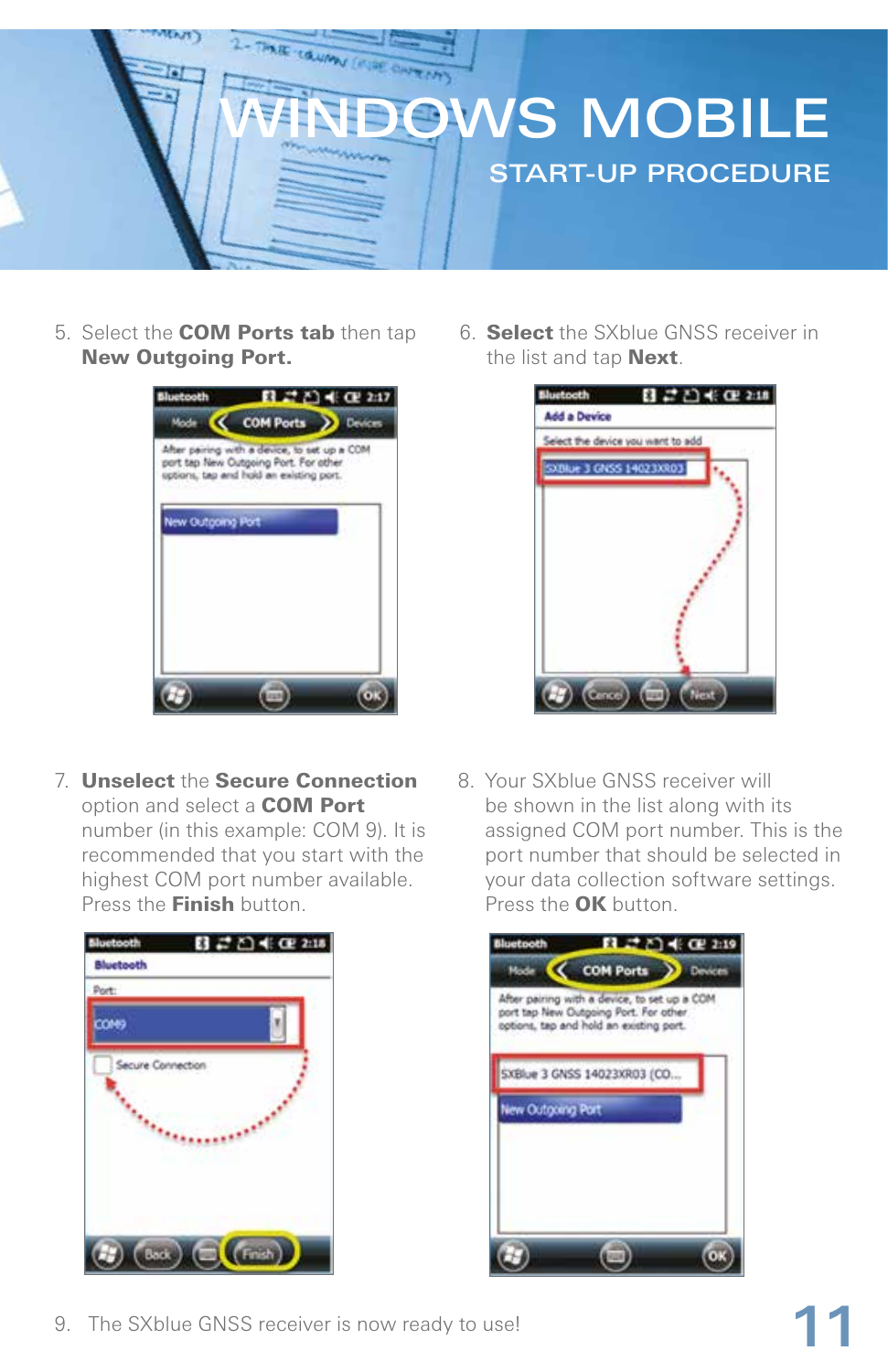## **MicroSurvey FIELD**Genius

- 1. Turn on the SXblue receiver by pressing the power button. Bluetooth pairing must be completed before performing the following instructions.
- 2. Launch the FieldGenius software. At the **Project Manager** screen, press **New Project to create** a project.



- **Project Manager**  $1 - 500$ Program Files\Geneg FieldGenius\FG Projects). Date 10/11/10 test 8111104 Genea BA **BELIEVE PG Sample** 03/06/12 New Delete Com  $\mathbf x$ Exit Project Project
- **New Project** 日上印图 CHESTATION Marin ant Proposition (Sections) Uniter METER Project Doale Factor: 1.0006 Pirection Format: North Azir<br>Coordinate System: UTM03-11<br>Vertical System: Ellipsoida<br>AutoMap Template: BA-Code.c: Project<br>Settings **District** Cancel OK
- 4. At the Project Settings screen, press Coordinate Systems to select or create a coordinate system.



5. At the Coordinate System screen, use the scroll down list to **select** (Hz and V) system or Edit List to a add a new coordinate system.

|            | Coordinate System S 1                                                                                |
|------------|------------------------------------------------------------------------------------------------------|
| Honzontal- |                                                                                                      |
| System.    | UTN83-11<br><b>Bait Ust</b>                                                                          |
| Info       | NADB3 UTM, Zone 11 North, Meter<br>North American Datum of 1983<br>Geodetic Reference System of 1980 |
|            | RТ                                                                                                   |
|            | Details                                                                                              |
| Vertical-  |                                                                                                      |
| System     | <b>Ell</b> psoidal                                                                                   |
|            |                                                                                                      |
|            |                                                                                                      |
|            |                                                                                                      |
|            | OK Save As Default<br>incel                                                                          |
|            |                                                                                                      |

| Horizontal    |                                                                                                             |
|---------------|-------------------------------------------------------------------------------------------------------------|
| <b>System</b> | UTM83-11<br><b>Edit List</b>                                                                                |
| Info          | JTM83-11<br>RTCM: Transformat 1 North, Meter<br>MTH83/Original-08  of 1983<br>MTM83/CSRS-08/Glistem of 1960 |
|               | <b>JTMR1-11</b><br>RTCM: Transforma                                                                         |
|               | MTM83/Original-08<br>MTM83/CSRS-08/G                                                                        |
|               |                                                                                                             |
| Vertical      |                                                                                                             |
|               |                                                                                                             |
|               | System Ellipsoidal                                                                                          |
|               |                                                                                                             |
|               |                                                                                                             |

6. At the Coordinate System List screen, press Add **Predefined** to access the list of available Coordinate Systems.

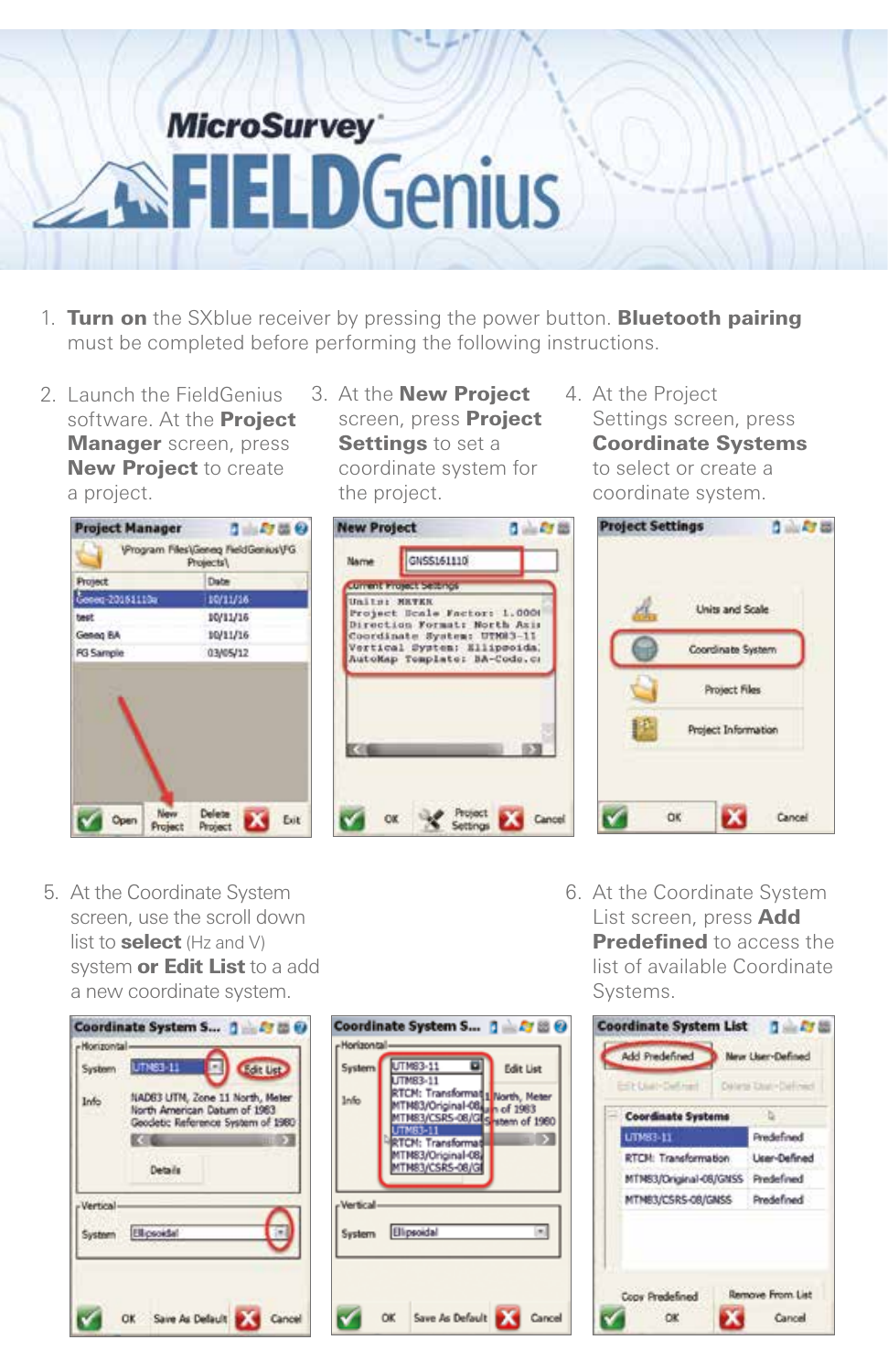

15550

1 内出

同

同

FIELDGENIUS

GETTING STARTED



- Model and Active Tolerance: Communication **IRTK Fixed]** Tolerance Setting: Antenna Height [Autonomous] Tolerance Auto Recording Setting: [RTK Float] Tolerance Setting: (RTK Fixed) Close
- 8. At the Link Configure 9. At the Mobile screen, select Link Device and Data **Format. Press Setup to** configure a connection for RTK correction.

| <b>Link Configure</b>         | 1700       |
|-------------------------------|------------|
| -Link Device-                 |            |
| LIHF Radio Module             | Sebuo      |
| -Link Communication-          |            |
| Internal<br>GNSS <sup>.</sup> |            |
| Baud                          |            |
| Data Bits                     | Parity L   |
| Stop Bits                     | <b>How</b> |
| <b>Data Format-</b>           |            |
| RTCM 3                        | ×          |
|                               |            |
| ю<br>Station ID               | ۰ı         |
|                               |            |
| Connect<br>es.                | Close      |

Settings screen, under Network Options, set APN for internet access.

Default

**P2P** 

OK

142.41.245.88 2106

oda bell ca

**Mobile Settings** 

Mobile Model

**Internet APN** 

Address

Port

**Network Options** 

**Internet Ligername Internet Password Data Source** Source Type



11. On Link Configure page again, press **Connect** to start survey with your GNSS rover SXblue.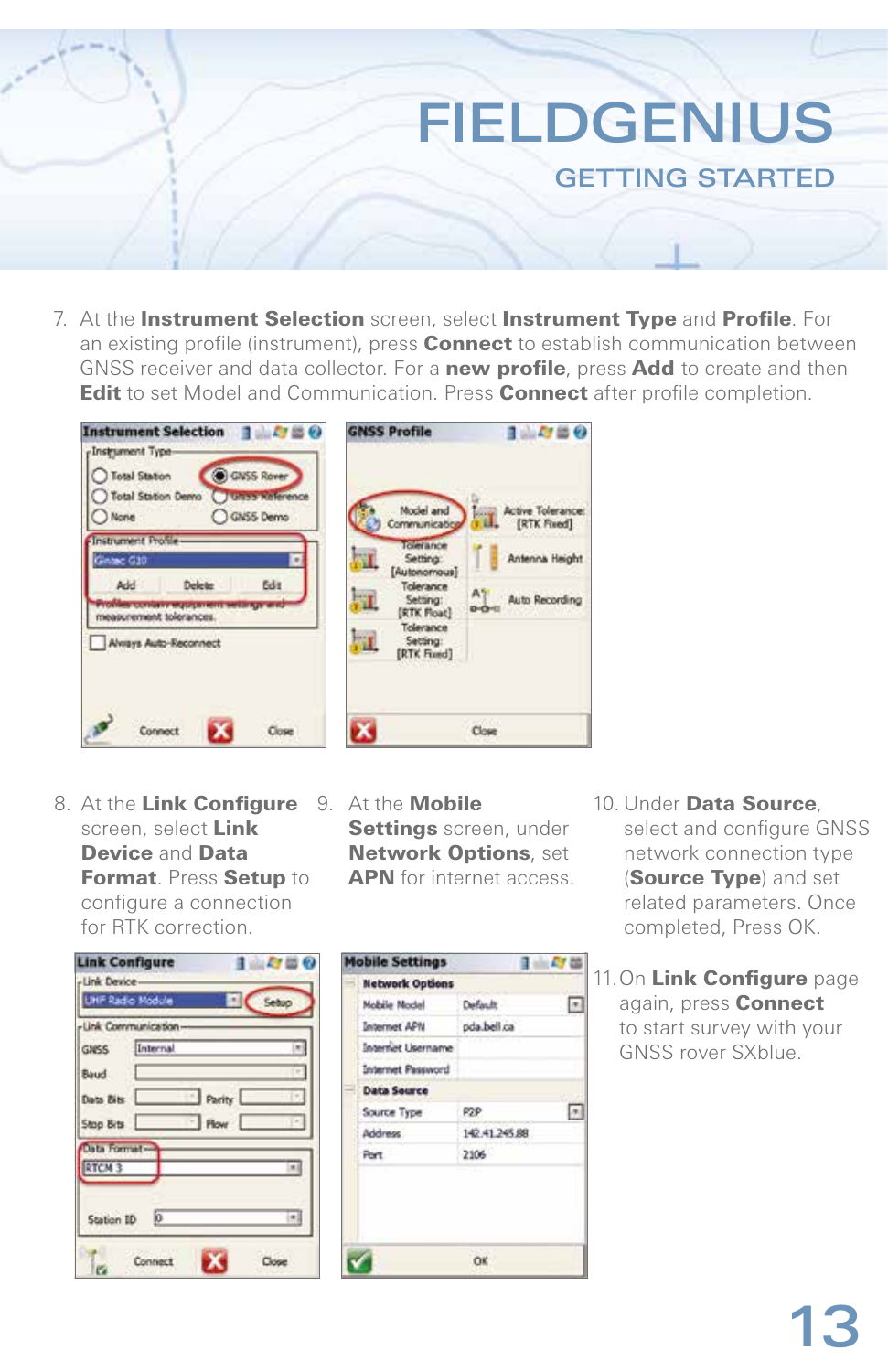

- 1. Turn on the SXblue receiver by pressing the power button. Bluetooth pairing must be completed before performing the following instructions. For details please refer to the appropriate Quick-Start.
- 2. After signing in to Collector, from the **Map Gallery**, select Action $\vec{I}$  (iOS) or **Overflow :** (Android), then Settings.
- 3. In the Location section, select Provider. The GPS receiver list is displayed.
- 4. If your receiver **doesn't appear** in the list, select **Add Receiver**  $+$ , then select your receiver.
- 5. If you are mounting the gps receiver antenna to a pole, enter the **antenna height**. Then select **Done** (iOS) or OK (Android).
- 6. Select your GPS receiver.
- 7. Select **Settings** (iOS) or **Collector**  $\hat{H}$  (Android) to return to Settings.

Create a location profile in Collector in order to define the coordinate system and, if required, datum transformations to apply when locations are received from your GPS receiver. It is recommended to create a location profile when you are using a correction service such as SBAS or RTK. The default coordinate system for the receiver is set to WGS 1984. If you are using SBAS (WAAS, EGNOS, MSAS, GAGAN) as your source of differential correction, make sure you choose ITRF 2008 as the coordinate system.

- 8. While in the **Settings** window, click on **Location Profile** and select **Add** Profile.
- 9. In the **Search** box, type the **name or ID** of your receiver's correction service's geographic coordinate system (GCS) to filter the results in the list, and then select the correction service's GCS.
- 10. If your map uses a projected coordinate system, select **Projected**.
- 11. In the Search box, type the name or ID of the map's coordinate system to filter the results in the list, then **select** the map's coordinate system.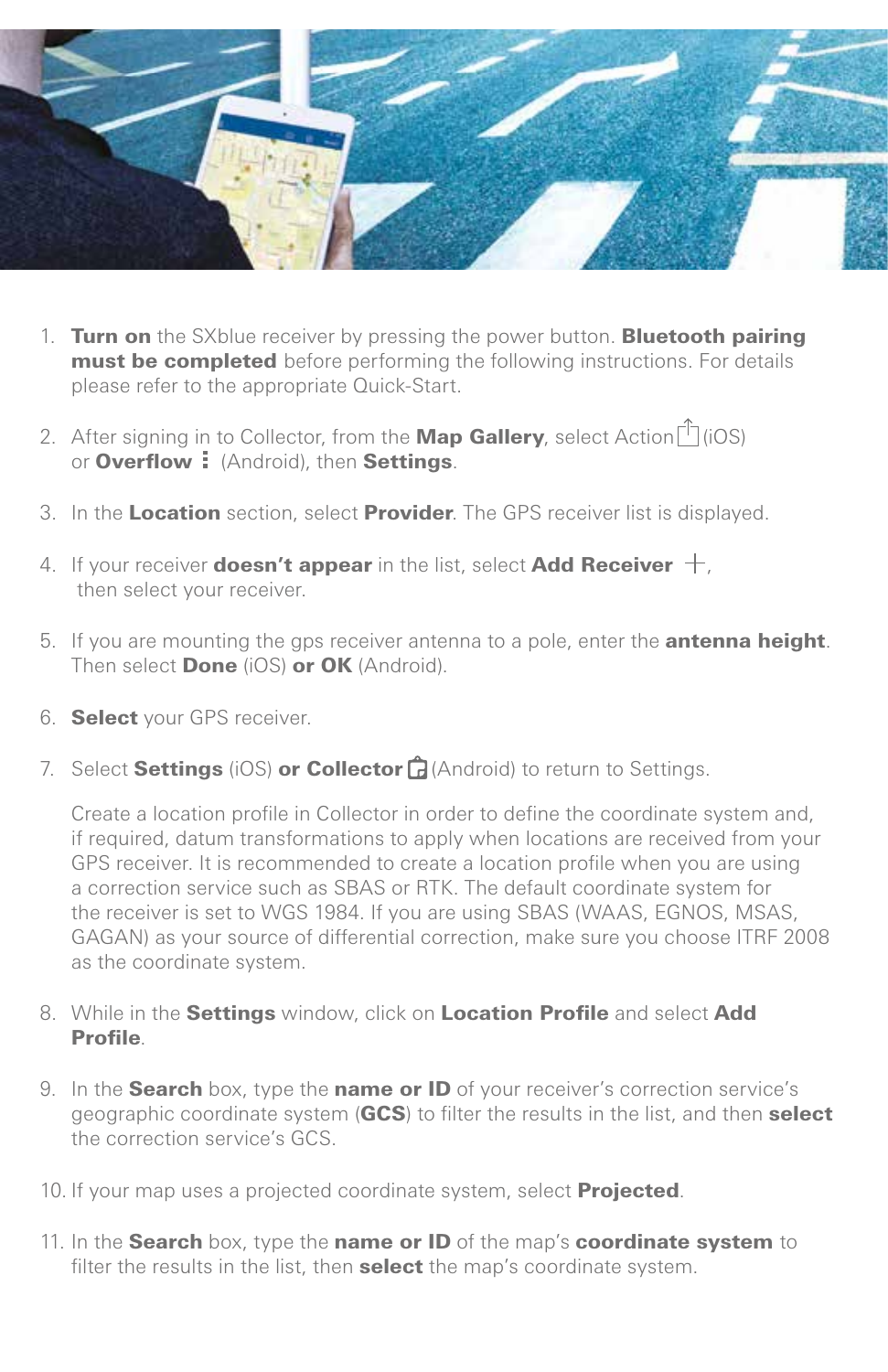

- 12. If a datum transformation between the coordinate systems of your receiver's correction service and your map is not available, select **Continue**  $\angle$ .
- 13. If a datum transformation between the coordinate systems of your receiver's correction service and your map is available, you are prompted to **specify** the data collection area. To zoom to your location on the map, select My Location (iOS) or Use My Location (Android). Once you have zoomed in to the data collection area, select **Continue**  $\rangle$  and **select** the desired datum transformation from the list of available transformations. For Android users, Select Done.
- 14. Provide a name for the location profile and select **Save** (iOS) or OK (Android). The location profile is added to the Location Profiles list.
- 15. Select the new location profile from the Location Profiles list to set it as your current profile and select **Settings** (iOS) **or Collector**  $\hat{H}$  (Android) to return to Settings. For iOS user, tap Done.

If you need more details regarding connection of High-accuracy GPS with ESRI application, and the following subjects:

- High-accuracy Receivers documentation
- Connection of High-accuracy GPS
- Record GPS Metadata
- Project-Z tool from the ArcToolbox (GitHub) ProjectZ

Please visit their website: doc.arcgis.com/en/collector Create Maps > Advanced GPS